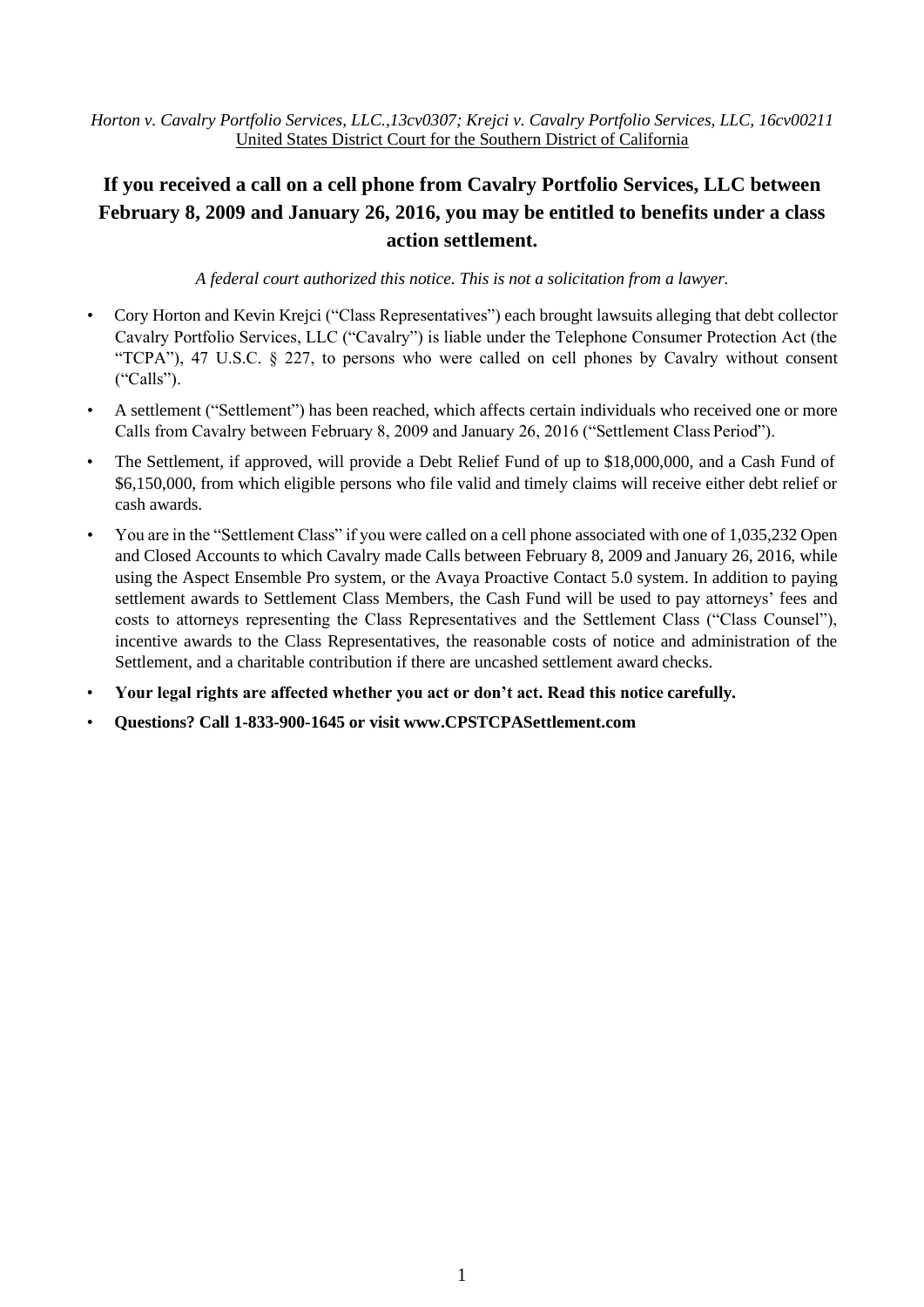| YOUR LEGAL RIGHTS AND OPTIONS IN THIS SETTLEMENT                                      |                                                                                                                                                                                                                                                                                                                             |  |  |
|---------------------------------------------------------------------------------------|-----------------------------------------------------------------------------------------------------------------------------------------------------------------------------------------------------------------------------------------------------------------------------------------------------------------------------|--|--|
| <b>Submit a Claim Form by:</b><br><b>July 29, 2020</b>                                | This is the only way to get debt relief or cash. You can submit a valid and<br>timely claim form online at www.CPSTCPASettlement.com or by mail to<br>CPS TCPA Settlement, c/o JND Legal Administration, P.O. Box 91237,<br>Seattle, WA 98111. If you fail to submit a claim, you will not receive a<br>settlement payment. |  |  |
| Do Nothing                                                                            | Get no debt relief or cash. Give up any rights to sue Cavalry separately<br>regarding the legal claims in this case.                                                                                                                                                                                                        |  |  |
| <b>Exclude Yourself or "Opt</b><br>Out" of the Settlement by:<br><b>July 29, 2020</b> | Get no debt relief or cash. If you exclude yourself, you will not waive any<br>rights you may have against Cavalry with respect to the legal claims in this<br>case.                                                                                                                                                        |  |  |
| Object by:<br><b>July 29, 2020</b>                                                    | Write to the Court about why you believe the Settlement is unfair. Even if<br>you file a valid and timely objection, you can still submit a claim form to<br>receive a payment.                                                                                                                                             |  |  |
| Go to a Hearing on:<br><b>September 28, 2020</b>                                      | Ask to speak in Court about the fairness of the Settlement if you file a valid<br>and timely objection.                                                                                                                                                                                                                     |  |  |

These rights and options - **and the deadlines to exercise them** - are explained in this notice. The Court in charge of this case still has to decide whether to approve the Settlement. Payments will be made on valid and timely claims if the Court approves the Settlement and after any appeals are resolved. Please be patient.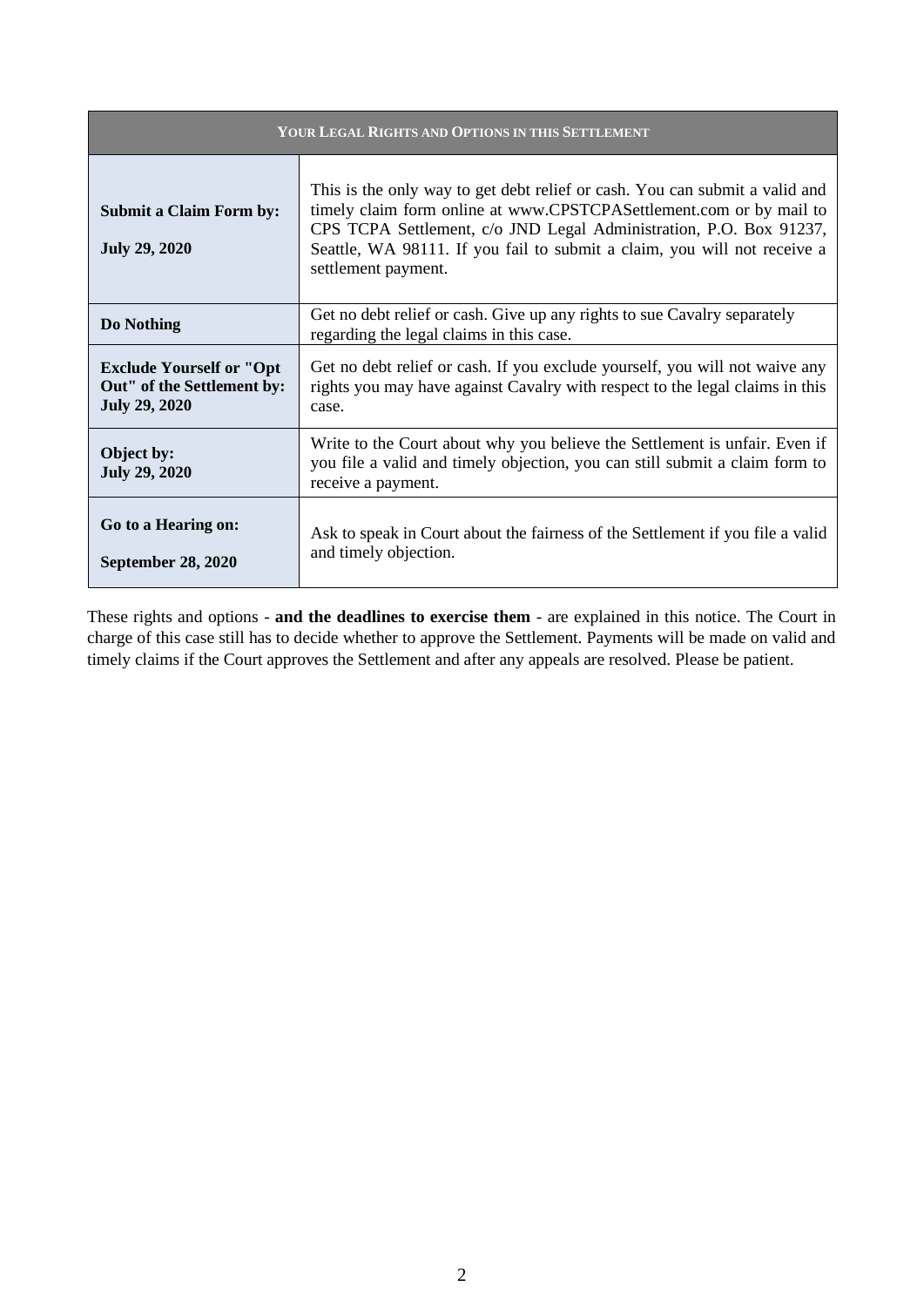### **WHAT THIS NOTICE CONTAINS**

| 1.<br>2.<br>3. | Why is there a notice?<br>What is this class action litigation about?<br>Why is there a settlement?                                                                                              |  |
|----------------|--------------------------------------------------------------------------------------------------------------------------------------------------------------------------------------------------|--|
| 4.             | How do I know if I am part of the Settlement?                                                                                                                                                    |  |
|                | 5. What does the Settlement provide?                                                                                                                                                             |  |
| 6.<br>7.<br>8. | How can I get settlement relief with an Open Account?<br>How can I get settlement relief with a Closed Account?<br>What am I giving up to get settlement relief or stay in the Settlement Class? |  |
| 9.             | How do I exclude myself from the Settlement?                                                                                                                                                     |  |
|                | 10. Do I have a lawyer in this case?<br>11. How will the lawyers and Class Representatives be paid?                                                                                              |  |
|                | 12. How do I tell the Court that I do not think the Settlement is fair?                                                                                                                          |  |
|                | 13. When and where will the Court decide whether to approve the Settlement?<br>14. May I speak at the hearing?                                                                                   |  |
|                |                                                                                                                                                                                                  |  |
|                | 15. What happens if I do nothing at all?                                                                                                                                                         |  |
|                |                                                                                                                                                                                                  |  |
|                | 16. How do I get more information?                                                                                                                                                               |  |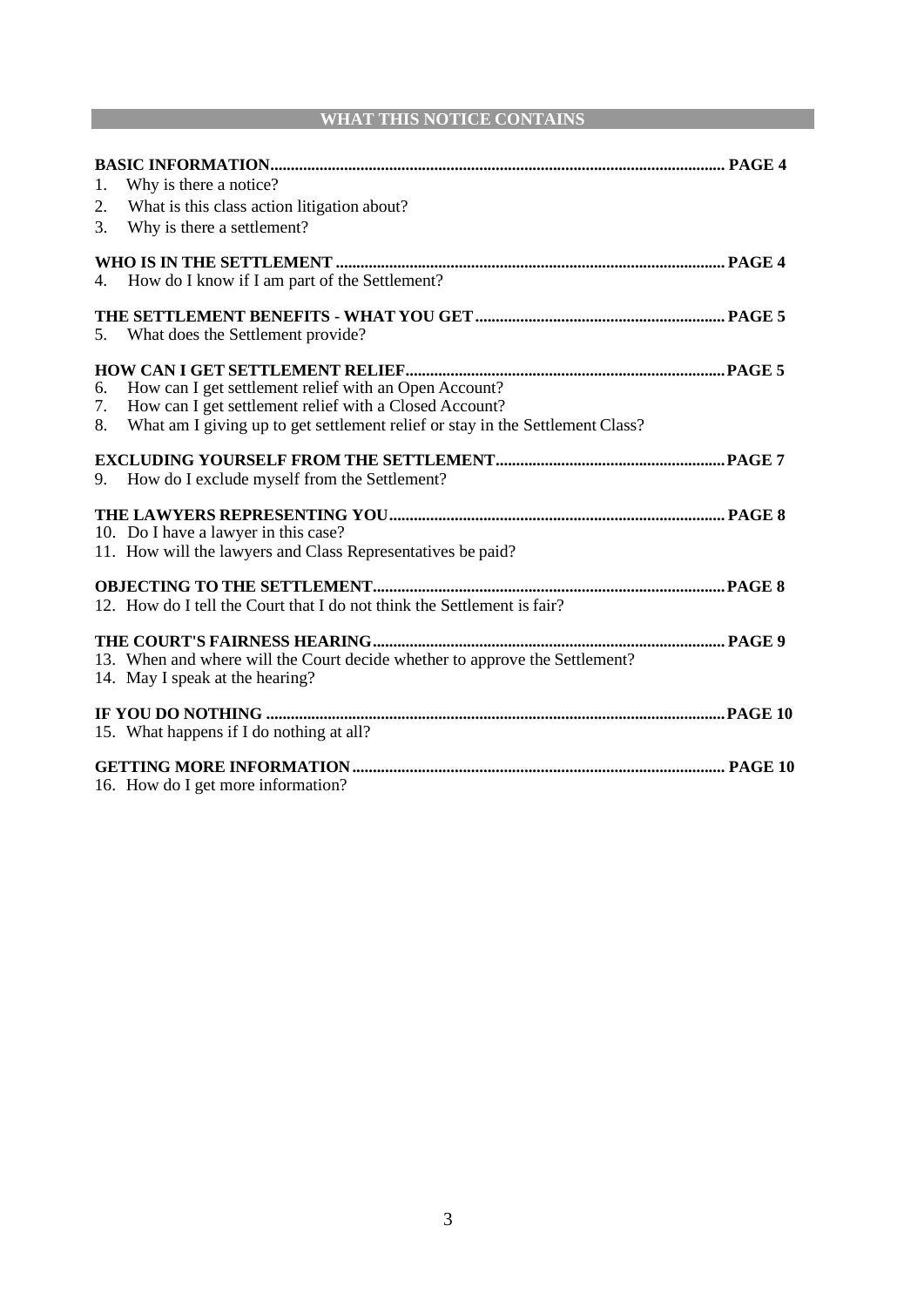## **BASIC INFORMATION**

### **1. Why is there a notice?**

A court authorized this Notice because you have a right to know about a proposed settlement of this class action litigation, and about all of your options, before the Court decides whether to approve the Settlement. If the Court approves the Settlement and after any objections or appeals are resolved, an administrator appointed by the Court will make the payments that the Settlement allows. Because your rights will be affected by this Settlement, it is important that you read this Notice carefully.

If you received a Notice in the mail, it is because records indicate you may have received one or more Calls from Cavalry between February 8, 2009 and January 26, 2016.

More specifically, the Settlement Class comprises individuals that Cavalry called on cell phone numbers while attempting to collect 1,035,232 Accounts between February 8, 2009 and January 26, 2016, while using the Aspect Ensemble Pro system, or the Avaya Proactive Contact 5.0 system.

The Court in charge of the cases is the United District Court for the Southern District of California. The cases which are part of this settlement are *Horton v. Cavalry Portfolio Services*, *LLC*, No. 13cv0307 JAH WVG and *Krejci v. Cavalry Portfolio Services, LLC*, 16cv00211 JAH WVG. Cory Horton and Kevin Krejci are the "Plaintiffs" or "Class Representatives," and the company sued, Cavalry, isthe "Defendant."

You received this notice because Plaintiffs and Defendant settled Plaintiffs' claims.

#### **2. What is this class action litigation about?**

A class action is a lawsuit in which the claims and rights of many people are decided in a single court proceeding. Representative plaintiffs, also known as "class representatives," assert claims on behalf of the entire class.

The Class Representatives filed and/or pursued this litigation alleging that Cavalry is liable under the TCPA for calls it made to cell phones while attempting to collect using what Plaintiffs contend are automatic telephone dialing systems, the Aspect Ensemble Pro system, or the Avaya Proactive Contact 5.0 system, without consent ("Calls").

Cavalry denies that it violated the TCPA and specifically denies that it used an automatic telephone dialing system to call any class member without prior express consent.

#### **3. Why is there a settlement?**

The Court did not decide in favor of the Class Representatives or Defendant. Both sides agreed to a settlement instead of going to trial. That way, they avoid the risk and cost of a trial. The Class Representatives and their attorneys think the Settlement is best for all Settlement Class Members.

## **WHO IS IN THE SETTLEMENT?**

### **4. How do I know if I am part of the Settlement?**

The Court has certified a class action for settlement purposes only. You are in the Settlement Class if you were called by Cavalry on a cell phone while it was attempting to collect using the Aspect Ensemble Pro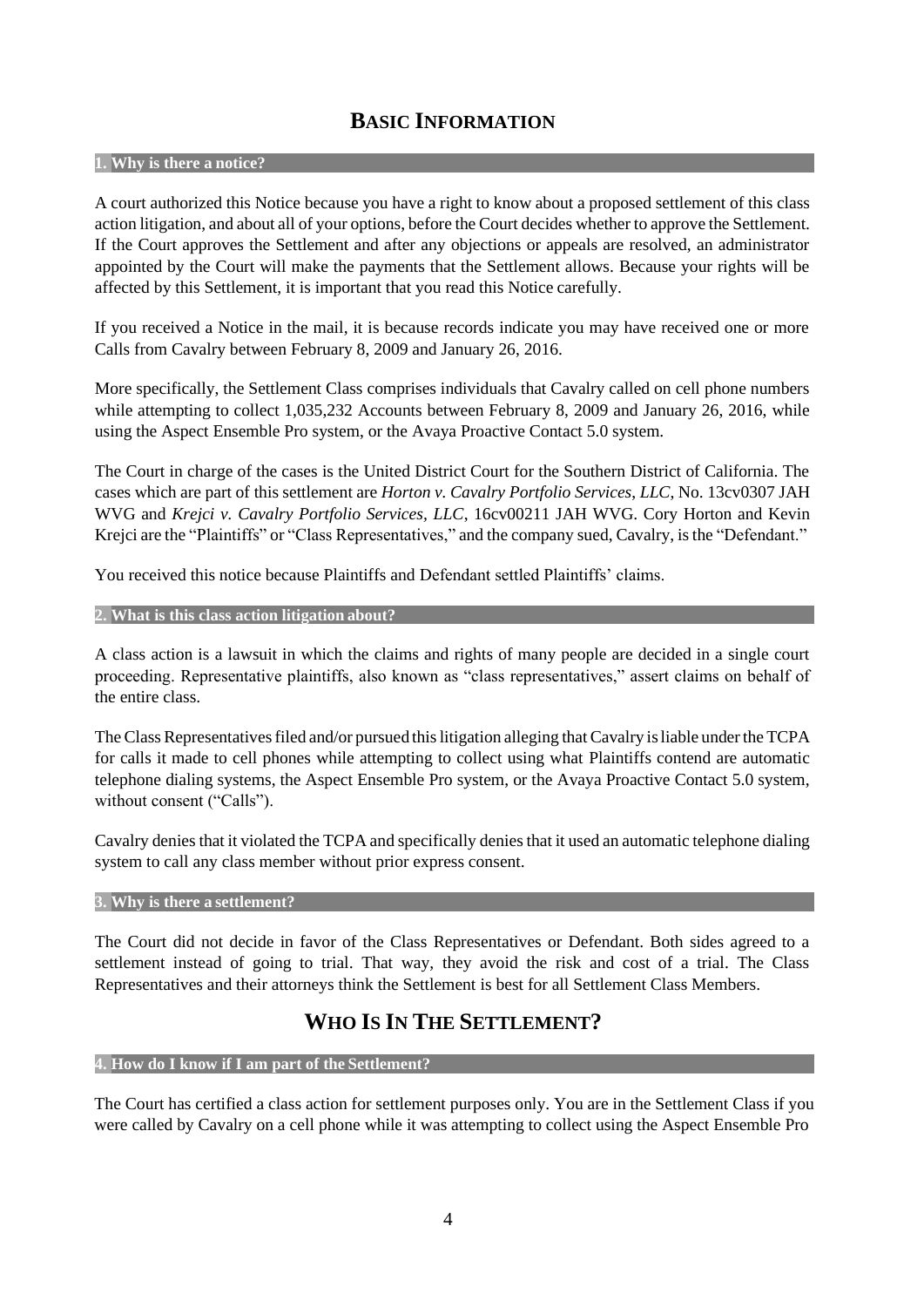or the Avaya Proactive Contact 5.0 dialing systems between February 8, 2009 and January 26, 2016.

Excluded from the Class are individuals who are not or were not regular users or subscribers of cell phones associated with 1,035,232 Open and Closed Accounts, are officers or directors of Cavalry or of any Cavalry affiliate, any justice, judge, or magistrate judge of the United States or any State, their spouses, and persons within the third degree of relationship to either of them, or the spouses of such persons, and all persons who validly exclude themselves or opt out of the Settlement Class.

If you have questions about whether you are a Class Member, or are still not sure whether you are included, you can call 1-833-900-1645 or visit [www.CPSTCPASettlement.com f](http://www.cpstcpasettlement.com/)or more information.

# **THE SETTLEMENT BENEFITS - WHAT YOU GET**

### **5. What does the Settlement provide?**

Cavalry has agreed to establish a Debt Relief Fund of up to \$18,000,000, and to establish a Cash Fund of \$6,150,000.

If your Account had an outstanding balance with Cavalry as of January 2, 2020, you have an Open Account with Cavalry and you can claim a *pro rata* share of debt relief of up to \$599 or claim a *pro rata* share from the Cash Fund. You can claim debt relief or cash but not both.

If your Account did not have an outstanding balance with Cavalry as of January 2, 2020, you have a Closed Account with Cavalry and you can claim a *pro rata* share from the Cash Fund but not debt relief.

The Cash Fund will also be used to pay Class Counsel's attorneys' fees and costs, pay incentive awards to the Class Representatives, and pay costs and expenses of settlement administration.

Any remaining money from uncashed checks may be redistributed in one further distribution to valid claimants. However, if a further distribution would be administratively infeasible (e.g., less than \$1 per qualifying claimant), any remaining money will instead be donated to a not-for-profit public interest organization. If approved by the Court, any remaining money will be donated to The Jump\$tart Coalition for Personal Financial Literacy.

# **HOW CAN I GET SETTLEMENT RELIEF**

## **6. How can I get settlement relief with an OpenAccount?**

If you received a postcard, the Identification Number on the front of the postcard tells you if your account was Open or Closed as of January 2, 2020.

If you have an Open Account, you can claim a *pro rata* share of debt relief of up to \$599 or claim a *pro*  rata share from the Cash Fund. You can claim debt relief or cash but not both.

If you choose debt relief, the amount of debt relief will depend on the total number of valid and timely claims filed by all Settlement Class Members who request debt relief.

There are 674,760 Open Accounts as of January 2, 2020. If 5% of Settlement Class Members with Open Accounts submit valid claims for debt relief, each will receive a debt relief award of \$533. If 10% of Settlement Class Members with Open Accounts submit valid claims for debt relief, each will receive a debt relief award of \$266.

If you choose cash, the amount of your cash award will depend on the total number of valid and timely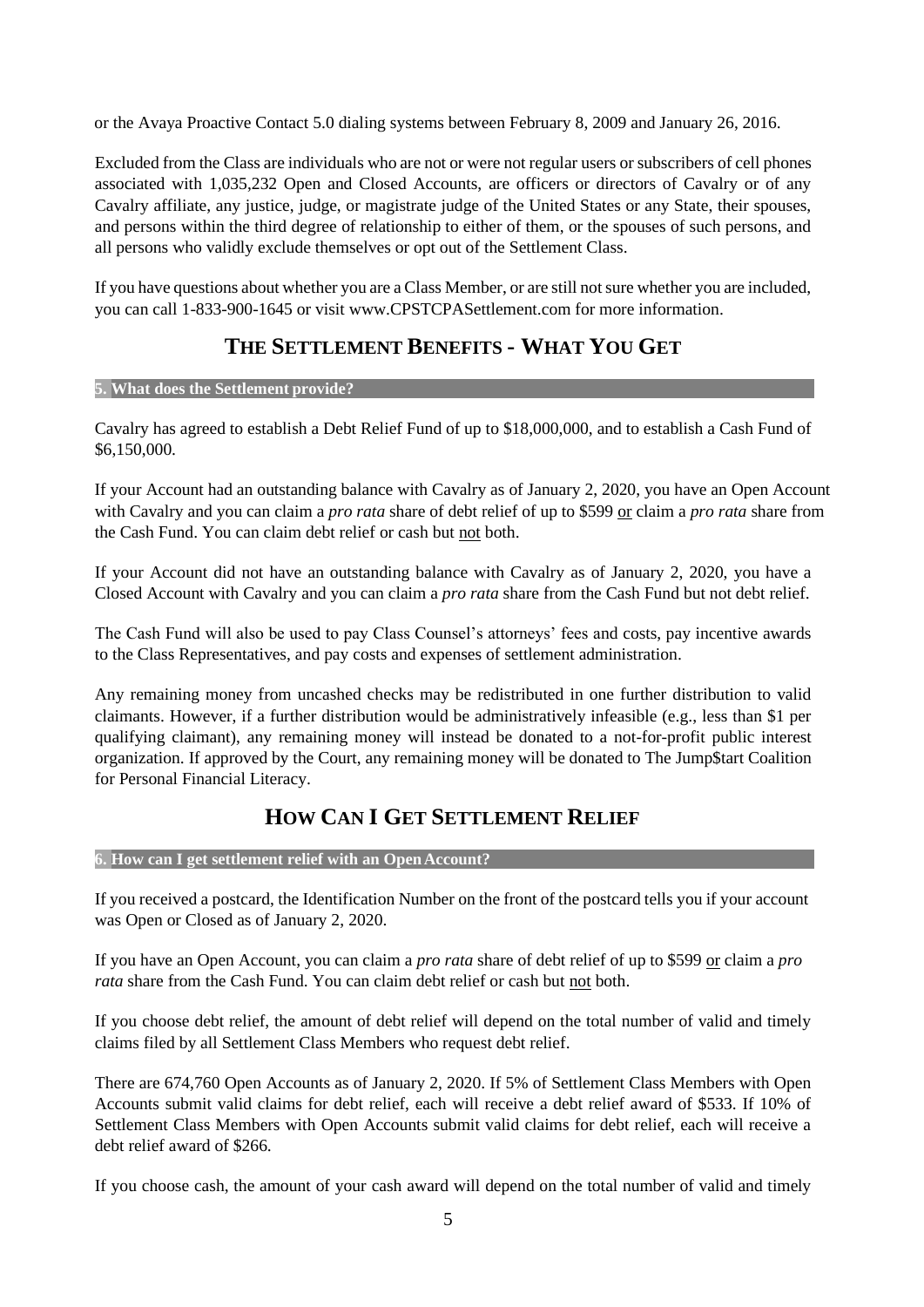claims filed by all Settlement Class Members who request a cash award.

There are 1,035,232 Settlement Class Members, of which 674,760 have Open Accounts and 360,472 have Closed Accounts as of January 2, 2020. All 1,035,232 Settlement Class Members are eligible to submit valid claims for cash. If 5% of Settlement Class Members submit valid claims for cash, each will receive a cash award of \$63 after subtracting for administrative costs, incentive awards, fees, and litigation costs. If 10% of Settlement Class Members submit valid claims for cash, each will receive a cash award of \$31 after subtracting for administrative costs, incentive awards, fees, and litigation costs.

Your Claim Form must be postmarked or submitted online on or before **July 29, 2020**. Claims may be submitted electronically via the Settlement Website, [www.CPSTCPASettlement.com, o](http://www.cpstcpasettlement.com/)r by mail to:

CPS TCPA Settlement, c/o JND Legal Administration, P.O. Box 91237, Seattle, WA 98111

The Court will hold a hearing on September 28, 2020, to decide whether to approve the Settlement. If the Settlement is approved, appeals may still follow. Whether the appeals, if any, can be resolved is uncertain, and resolving them can take time, perhaps more than a year. Please be patient.

#### *How can I get settlement relief with a Closed Account?*

If you received a postcard, the Identification Number on the front of the postcard tells you if your account is Open or Closed.

If you have a Closed Account, you can claim a *pro rata* share from the Cash Fund. You are not eligible for debt relief.

The amount of your cash award will depend on the total number of valid and timely claims filed by all Settlement Class Members who request a cash award.

There are 1,035,232 Settlement Class Members, of which 674,760 have Open Accounts and 360,472 have Closed Accounts as of January 2, 2020. All 1,035,232 Settlement Class Members are eligible to submit valid claims for cash. If 5% of Settlement Class Members submit valid claims for cash, each will receive a cash award of \$63 after subtracting for administrative costs, incentive awards, fees, and litigation costs. If 10% of Settlement Class Members submit valid claims for cash, each will receive a cash award of \$31 after subtracting for administrative costs, incentive awards, fees, and litigation costs.

Your Claim Form must be postmarked or submitted online on or before **July 29, 2020**. Claims may be submitted electronically via the Settlement Website, [www.CPSTCPASettlement.com, o](http://www.cpstcpasettlement.com/)r by mail to:

CPS TCPA Settlement, c/o JND Legal Administration, P.O. Box 91237, Seattle, WA 98111

The Court will hold a hearing on September 28, 2020, to decide whether to approve the Settlement. If the Settlement is approved, appeals may still follow. Whether the appeals, if any, can be resolved is uncertain, and resolving them can take time, perhaps more than a year. Please be patient.

#### **8. What am I giving up to get settlement relief or stay in the SettlementClass?**

If you are a Settlement Class Member, unless you exclude yourself, you will be bound by the release of claims in the Settlement. This means that, if the Settlement is approved, you can't sue, continue to sue, or be part of any other lawsuit against Cavalry regarding violations arising out of Calls Cavalry made to you using the Aspect Ensemble Pro or the Avaya Proactive Contact 5.0 dialing systems between February 8, 2009 and January 26, 2016, and all of the decisions and judgments by the Court will bind you.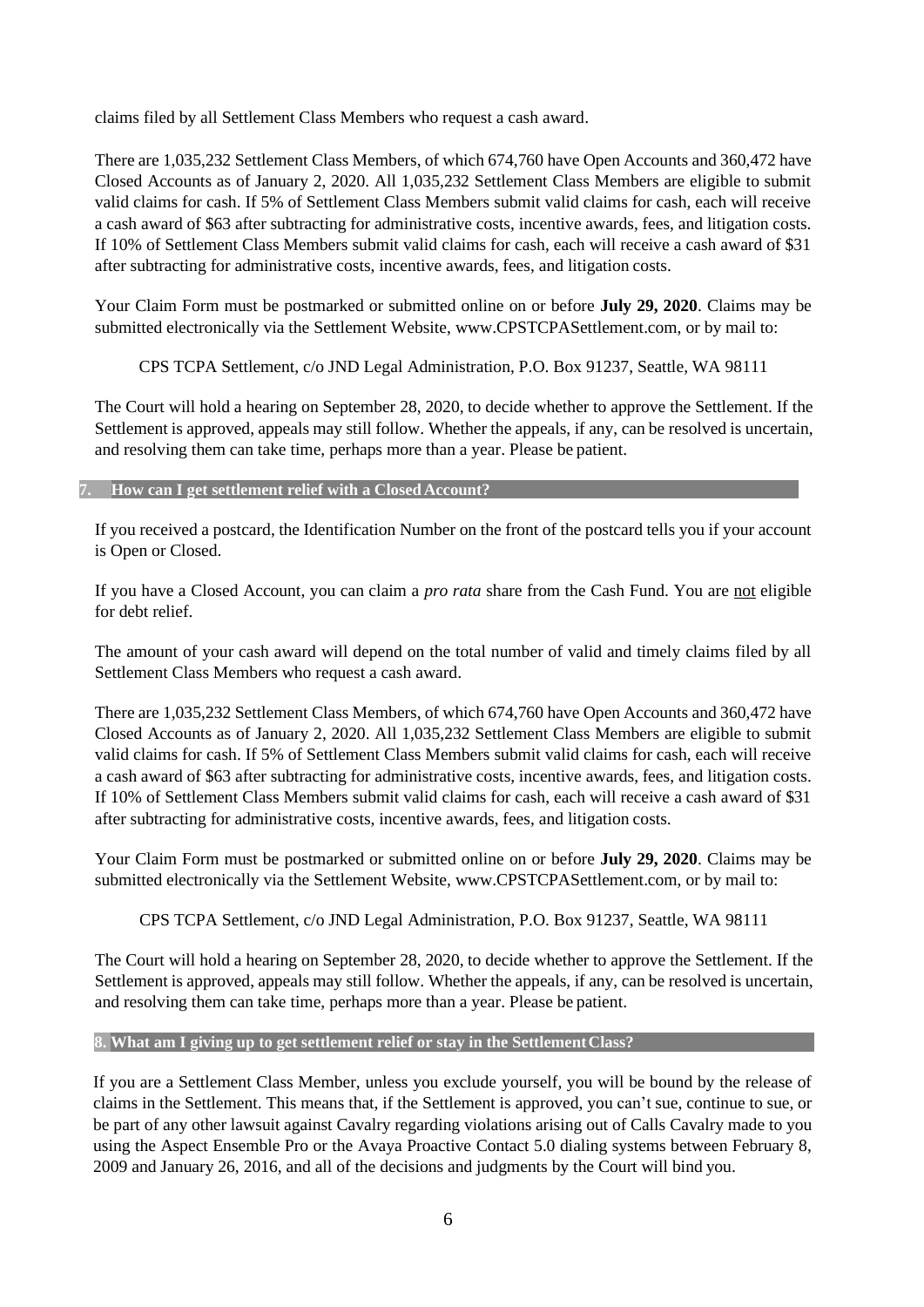For non-emergency calls or text messages to a cell phone number made using an automatic telephone dialing system without the prior express consent of the called party, the TCPA provides for damages of \$500 per violation, or up to \$1,500 for willful violations, plus an injunction limiting future conduct. However, Cavalry has denied that it is responsible for the Calls, and in any future lawsuit it will have a full range of potential defenses, including that it is not responsible for the calls, that it did not use an automatic telephone dialing system and/or that it had prior express consent to make the calls. This Settlement permits Settlement Class Members the opportunity to obtain a smaller amount of money, riskfree.

If you file a Claim Form for benefits or do nothing at all, you will be unable to file your own lawsuit regarding the claims described in this Notice, and you will release Cavalry from any liability for the Released Claims defined below and in the Settlement.

Remaining in the Settlement Class means that you, as well as anyone claiming through you such as heirs, administrators, successors, and assigns, relinquish and discharge each and all of the Released Parties from each of the Released Claims (as defined below).

Claims Released: Upon Final Approval, each member of the Settlement Class shall, by operation of the Judgment, be deemed to have fully, conclusively, irrevocably, forever, and finally released, relinquished, and discharged the Released Persons in all capacities, including individual and trustee capacities, from any and all claims, causes of action, suits, obligations, debts, demands, agreements, promises, liabilities, damages, losses, controversies, costs, expenses and attorneys' fees of any nature whatsoever, whether based on any federal law, state law, common law, territorial law, foreign law, contract, rule, regulation, any regulatory promulgation (including, but not limited to, any opinion or declaratory ruling), common law or equity, whether known or unknown, suspected or unsuspected, asserted or unasserted, foreseen or unforeseen, actual or contingent, liquidated or unliquidated, punitive or compensatory, as of the date of Final Approval, that relate to or arise out of Cavalry's alleged use of the Aspect Ensemble Pro system or the Avaya Proactive Contact 5.0 system during the Settlement Class Period to make, place, dial or initiate calls, any and all claims for violation of the Telephone Consumer Protection Act, 47 U.S.C. § 227 and the regulations promulgated thereunder or related thereto, and any and all claims for violation of any laws of any state that regulate, govern, prohibit or restrict the making, placing, dialing or initiating of calls using an automatic telephone dialing system, an artificial or prerecorded voice, or any automated process or technology.

The Settlement Agreement (available at the website) provides more detail regarding the release and describes the Released Claims with specific descriptions in necessary, accurate legal terminology, so read it carefully. You can talk to the law firms representing the Class listed in Question 10 for free, or you can, at your own expense, talk to your own lawyer if you have any questions about the Released Parties or the Released Claims or what they mean.

The release does not apply to Settlement Class Members who timely opt-out of the Settlement.

## **EXCLUDING YOURSELF FROM THE SETTLEMENT**

If you don't want a payment from this Settlement, and you want to keep the right to sue or continue to sue Cavalry on your own about the legal issues in this case, then you must take steps to exclude yourself from the Settlement.

### **9. How do I exclude myself from the Settlement?**

To exclude yourself from the Settlement, you must send a letter by mail saying that you want to be excluded from *Horton v. Cavalry Portfolio Services, LLC,* Case No. 13CV0307 JAH WVG (S.D. Cal.) and *Krejci v. Cavalry Portfolio Services, LLC*, 16cv00211 JAH WVG (S.D. Cal.). Be sure to include your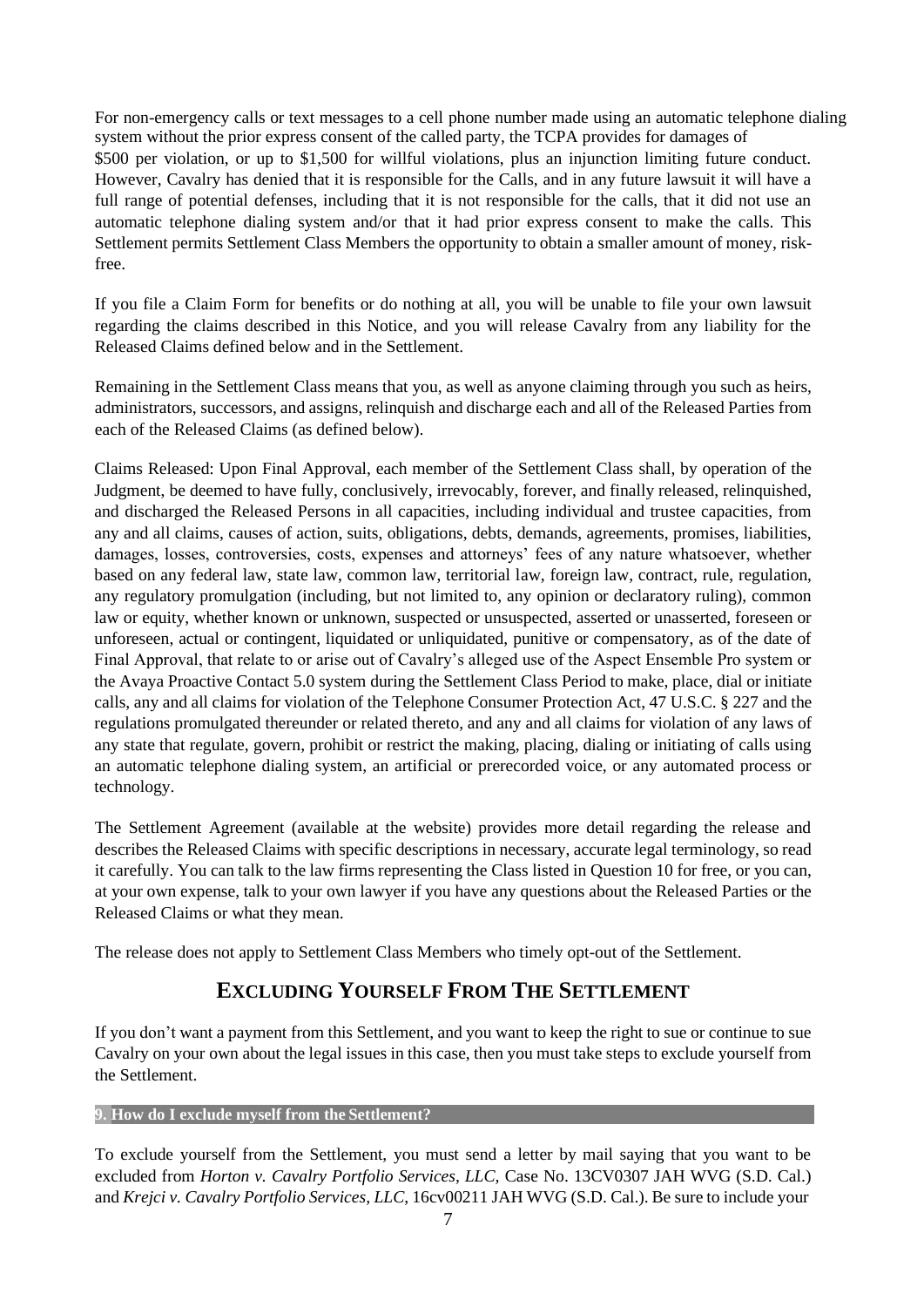full name, address, and the cell phone number at which you were called by Cavalry. You must also include a statement that you wish to be excluded from the Settlement and sign the statement. **You must mail your exclusion request postmarked no later than July 29, 2020,** to:

CPS TCPA Settlement, c/o JND Legal Administration, P.O. Box 91237, Seattle, WA 98111

If you ask to be excluded, you will not get any Settlement Relief, and you cannot object to the Settlement. You will not be legally bound by anything that happens in this lawsuit. You may be able to sue (or continue to sue) Cavalry in the future. Although no other person may exclude you from the Settlement Class, nothing prohibits you from obtaining the assistance of another, such as a lawyer or family member, in preparing or submitting any individual exclusion.

# **THE LAWYERS REPRESENTING YOU**

### **10. Do I have a lawyer in this case?**

The Court appointed the following law firms to represent you and other Class Members:

Terrell Marshall Law Group, PLLC and Lemberg Law, LLC.

These lawyers are called Class Counsel. The names and mailing addresses for Class Counsel are listed in Question 12. You will not be charged separately for these lawyers' services. If you want to be represented by your own lawyer, you may hire one at your own expense.

Additionally, you may enter an appearance through your own attorney if you so desire, but you do not need to do so.

## **11. How will the lawyers and Class Representatives be paid?**

Class Counsel will ask the Court to approve payment of up to \$2,000,000 to compensate them for attorneys' fees for investigating the facts, litigating the case, and negotiating the Settlement, plus actual costs of up to \$100,000. Class Counsel will also request incentive awards of up to \$10,000 each to the Class Representatives, as compensation for their time and effort. The Court may award less than these amounts. These payments, along with the costs of administering the Settlement, will be made out of the Cash Fund.

## **OBJECTING TO THE SETTLEMENT**

You can tell the Court that you do not agree with the Settlement or some part of it.

## **12. How do I tell the Court that I do not think the Settlement isfair?**

If you are a Settlement Class Member and do not exclude yourself, you can object to the Settlement, or any part of the Settlement, for example if you do not think the Settlement is fair. You can state reasons why you think the Court should not approve it. The Court will consider your views. To object, you must file a written statement with the Court saying that you object to the proposed Settlement in *Horton v. Cavalry Portfolio Services, LLC*, Case No. 13CV0307 JAH WVG (S.D. Cal.) and *Krejci v. Cavalry Portfolio Services, LLC*, 16cv00211 JAH WVG (S.D. Cal.). Be sure to include your full name, address, current phone number, cellular telephone number Cavalry called you on, the reasons you object to the Settlement, and whether you intend to appear at the fairness hearing on your own behalf or through counsel. All objections shall identify any lawyer that represents you as to your objection and provide that lawyer's address and telephone number, but you do not have to have a lawyer. Any documents that you wish for the Court to consider must also be attached to the objection, and your objection should also be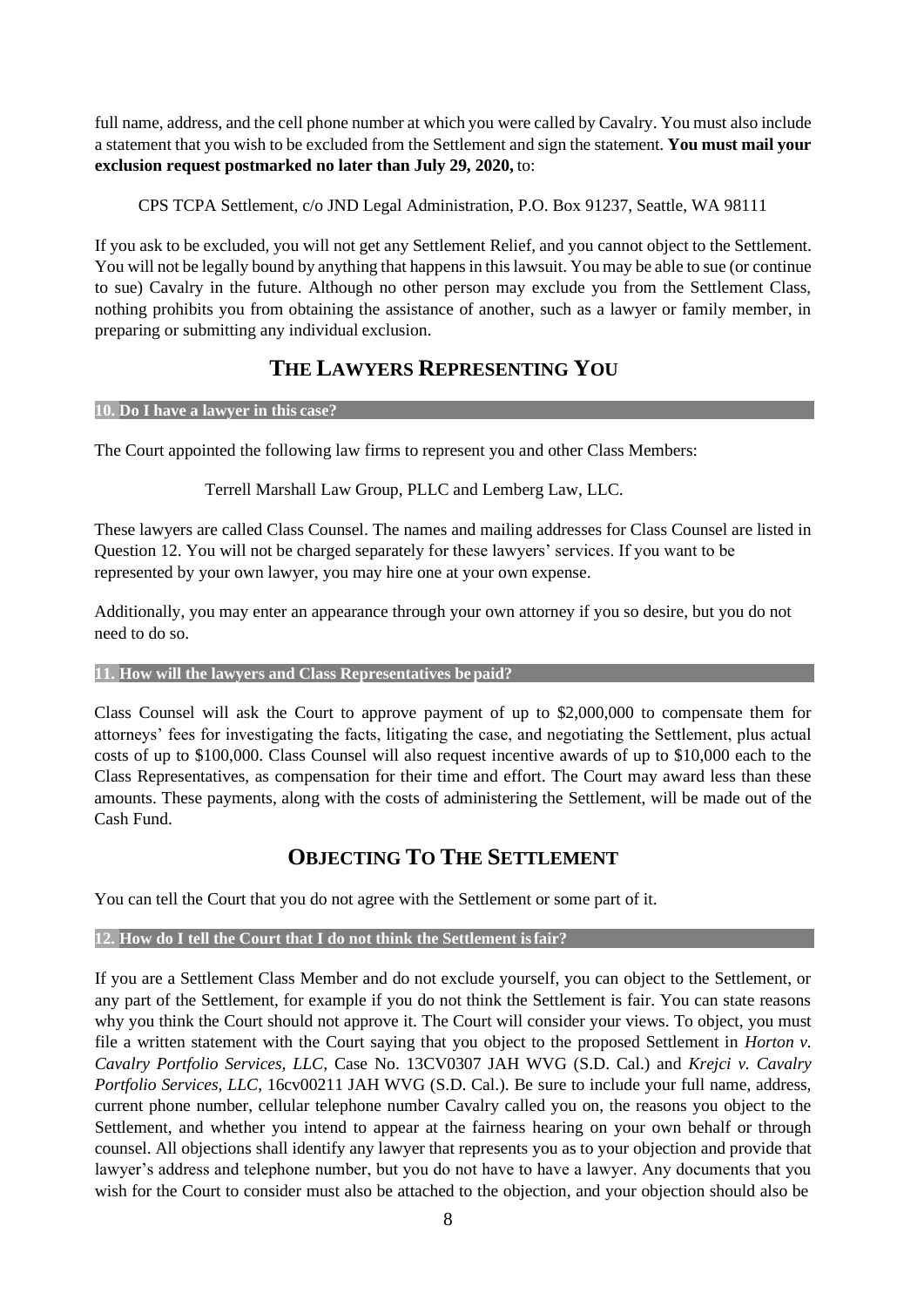sent to Class Counsel and counsel for Cavalry. **Your objection to the Settlement must be filed no later than July 29, 2020**.

The objection must be provided as follows to the following:

| For Filing:                                                                                                                       | By Mail:                                                                                                                                                |
|-----------------------------------------------------------------------------------------------------------------------------------|---------------------------------------------------------------------------------------------------------------------------------------------------------|
| Horton v. Cavalry Portfolio Services, LLC<br>Case No. 13CV0307 JAH WVG<br>U.S. District Court, Southern District of<br>California | Beth E. Terrell<br>Adrienne D. McEntee<br>Terrell Marshall Law Group, PLLC<br>936 N. 34th St., Suite 300<br>Seattle, Washington 98103<br>Sergei Lemberg |
|                                                                                                                                   | Stephen Taylor                                                                                                                                          |
|                                                                                                                                   | Lemberg Law, LLC                                                                                                                                        |
|                                                                                                                                   | 43 Danbury Road                                                                                                                                         |
|                                                                                                                                   | Wilton, Connecticut 06897                                                                                                                               |
|                                                                                                                                   | <b>Attorneys for Plaintiff and the Settlement Class</b>                                                                                                 |
|                                                                                                                                   | Tomio B. Narita                                                                                                                                         |
|                                                                                                                                   | <b>SIMMONDS &amp; NARITA LLP</b>                                                                                                                        |
|                                                                                                                                   | 44 Montgomery Street, Suite 3010                                                                                                                        |
|                                                                                                                                   | San Francisco, California 94104-4816                                                                                                                    |
|                                                                                                                                   |                                                                                                                                                         |
|                                                                                                                                   | <b>Attorneys for Defendant</b>                                                                                                                          |

## **THE FAIRNESS HEARING**

**13. When and where will the Court decide whether to approve theSettlement?**

The Court will hold a hearing todecide whether to approve the Settlement. This Fairness Hearing will be held at 2:30 p.m. on September 28, 2020, at the United States District Court for the Southern District of California, 333 West Broadway, San Diego, California 92101, in Courtroom 13B. The hearing may be moved to a different date or time without additional notice, so it is a good idea to check the Settlement Website for updates. At this hearing, the Court will consider whether the Settlement is fair, reasonable, and adequate, and whether to award Class Counsel attorneys' fees, expenses, and an incentive award to the Class Representative as described above, and in what amount. If there are objections, the Court will consider them. At or after the hearing, the Court will decide whether to approve the Settlement. We do not know how long it will take the Court to issue its decision. You do not have to come to this hearing, but you may attend at your own expense. However, any Settlement Class Member who fails to object to the Settlement in the manner described in section 12 shall be deemed to have waived any such objection, shall not be permitted to object to any terms or approval of the Settlement at the Final Approval Hearing, and shall be foreclosed from seeking any review of the Settlement or the terms of the Agreement by appeal or other means.

**14. May I speak at the hearing?**

You may ask the Court for permission to speak at the Fairness Hearing. To do so, you must file a notice with the Court saying that you intend to appear at the Fairness Hearing in *Horton v. Cavalry Portfolio*